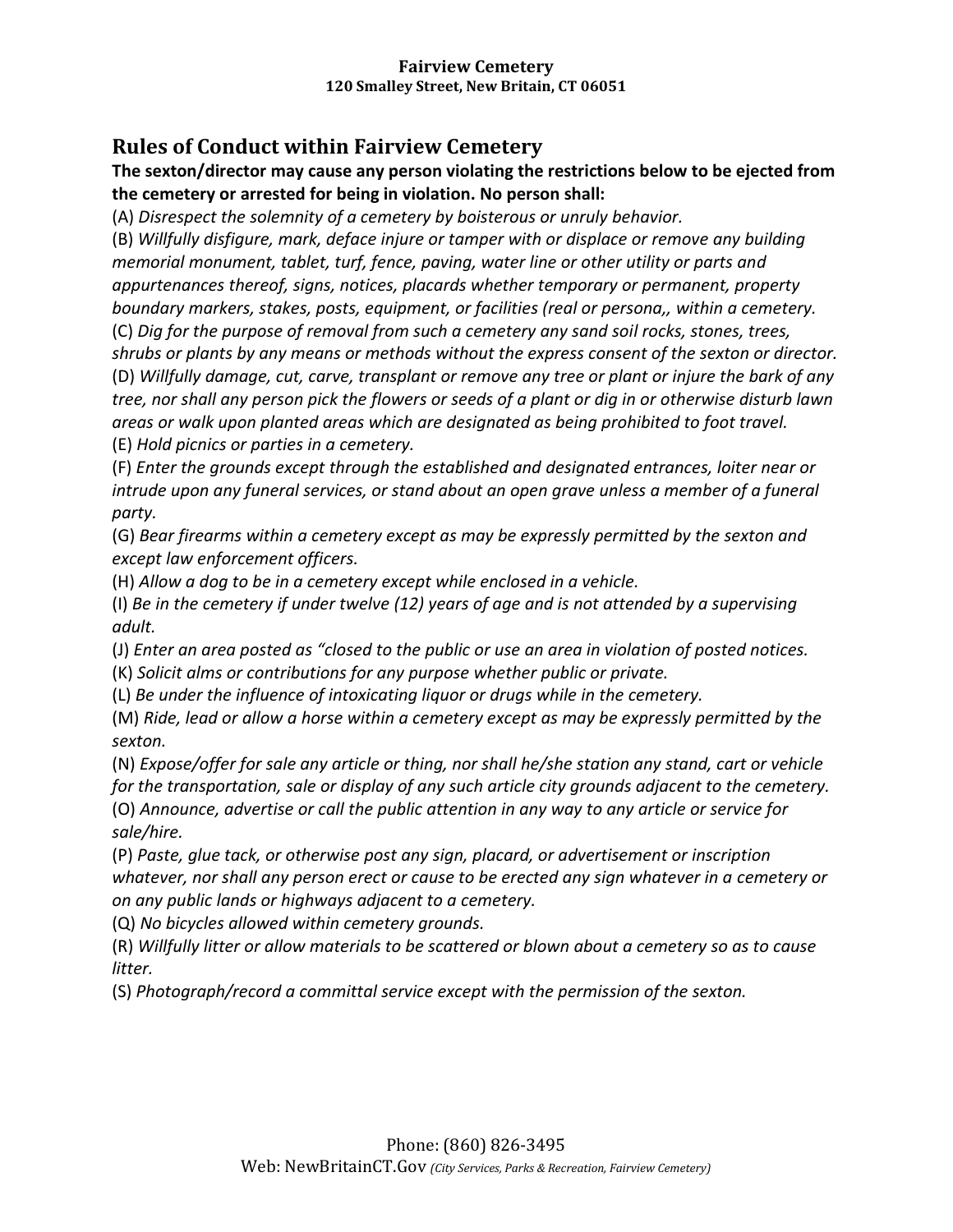# **Markers & Monuments**

*A) No monument or other memorial may be brought into a cemetery until a sketch or a blueprint showing the design, material, finish, size and inscription thereon is first submitted to the sexton for approval. The sexton and cemetery employees will do installation of cement foundations only. No other person/persons are allowed to construct any foundation bases. B) Work persons engaged in the erection of memorials, monuments, markers and vaults of any description should be subject to the control of the sexton. Any work person failing to conform to the directions of the sexton shall not be allowed to continue his/her work.* 

*C) Notice of the intent to set a monument shall be given at least one day in advance of the work. D) The building of monument foundations shall only be in accordance with the specifications for same as promulgated by the sexton.* 

*E) The erection or installation of monuments or memorial markers shall not take place on Saturdays, Sundays or holidays, unless special permission is given by the sexton or director. F) The lower base of all monuments must be dressed to a true level on the bottom so as to bare evenly at all points upon the foundation without the use of chips, sprawls, or underpinnings. A bed of cement must be spread evenly over the top of a foundation and the base lowered into it. G) Upright monuments shall only be allowed in areas of a cemetery designated therefore. No chains/ropes may be attached to trees or other objects for the installation of monuments. H) All monument foundations shall be installed clear of graves and shall be constructed to a depth equaling that of a single-depth grave, except where a concrete vault is used and a marker foundation may be constructed at the end of same. Bridging or constructing any foundation for a monument over a grave is prohibited. The provision and installation of all markers and monuments and the bases and foundations therefore shall be at the cost and expense of the gravesite owner.* 

*I) All monuments installed will be subject to cemetery price list as for cost of each base, installed and special fees approved by cemetery commission.* 

J) Upright Monument height & length regulation:

| Number of Graves on Plot | Maximum Length (base | Maximum High (ground to |
|--------------------------|----------------------|-------------------------|
| (centered on graves)     | maximum)             | top of die)             |
| 1                        | 2ft 6in (30")        | 3ft (36")               |
| 2                        | 3ft 6in (42")        | 4ft (48")               |
| 3                        | 4ft 0in (48")        | 4ft (48")               |
| 4-6                      | 5ft 0in (60")        | 4ft (48")               |

## **Foundations & Maintenance Fees**

*All markers (flush) and monuments (upright) installed in the cemetery require a foundation, provided by the cemetery. Foundations are poured by the cemetery twice per year, in the spring and fall (foundation order deadline dates are listed on page 1). Foundations costs are calculated per sq. foot (refer to current price list). Once a foundation is in place a marker/monument can be installed.* 

*Any marker (flush) or monument (upright) installed on a gravesite purchased prior to July, 1 1997 is also subject to a one time Maintenance Fee, (refer to current price list).*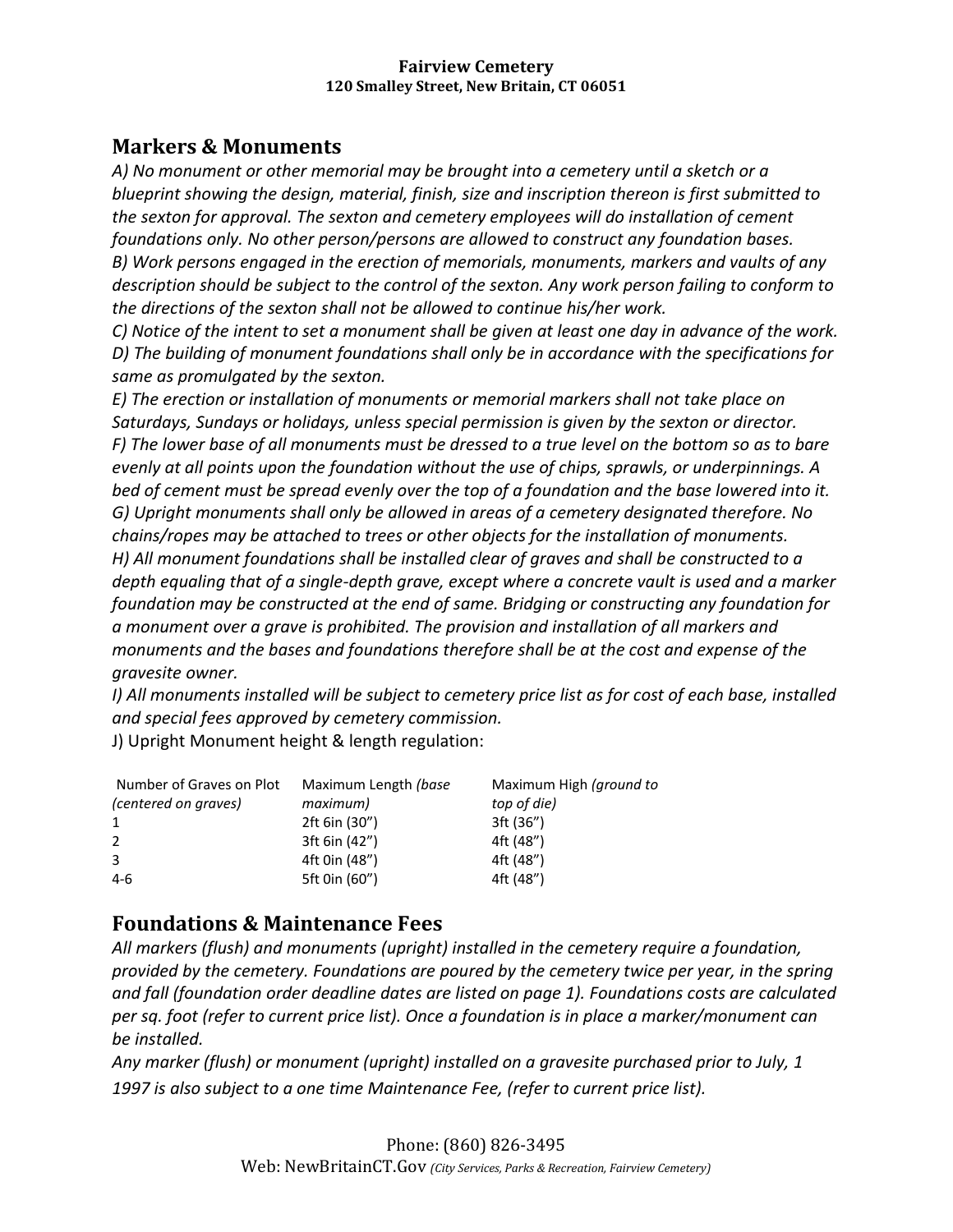#### **Veterans Lots**

(A) WHO MAY BE INTERRED:

*1) Veterans Memorial Park (Section 18) Any person who served as a member of the Army, Navy, Marine Corps, Air Force, Army National Guard, or Coast Guard of the United Sates* 

*2) Veterans Cremation (Section 18)/Veterans & Spouses (Section 18A) Any person who served as a member of the Army, Navy, Marine Corps, Air Force, Army National Guard, or Coast Guard of the United Sates or the wife or husband.* 

#### (B) EVIDENCE OF RIGHT

*1) It is a requisite that the deceased shall have been honorably discharged from the service and shall have been a resident/former resident of New Britain, Connecticut, at the time of death.* 

*2) The production of the honorable discharge of a deceased veteran will be sufficient authority to permit interment. In cases where the honorable discharge cannot be produced, sufficient information and guarantee as to eligibility must be produced by a responsible person or relative, which must be followed by material evidence in due time.* 

3) *In any case, the nearest kin or other authorized person will fill out and sign such form as will be furnished by the Funeral Director.* 

#### (C) PURCHASE OF SPOUSE GRAVE

*1) Section 18 is reserved for single veteran, no spouse. Section 18-A and 18 Cremation is reserved for the veteran and spouse.* 

*2) Upon the interment of the veteran or wife/husband of the veteran, the adjoining gravesite will be purchased for the surviving spouse or veteran.* 

(D) FEES

1) VETERANS – No charge for the grave space but applicable interment fees will be charged.

2) SPOUSES – Applicable grave fees and interment fees will be charges (see courant price list).

#### (E) HEAD STONE/FLUSH MARKER

*The standard head stone furnished by the United States Veterans Administration will be used for Veterans. The head stone of the spouse will be of the same size, letter, style, color, and finish.*  (F) ORNAMENTATION

*1) The distribution of articles such as markers, vases, glass jars, concrete urns, statues, lights, and bric-a-brac of any description or other ornamentation is not in harmony with a military cemetery and is not permitted. Forbidden and will be removed without notice.* 

*2) Plantings (trees, shrubs, flowers) and cutting of the turf is not allowed under any condition.* 

*3) Potted plants are so long as they are in blossom. Only clay or plastic pots not exceeding 10" in diameter and not more than 6" high as well as baskets with handles not to exceed 12" in diameter are allowed. Metal, fiber glass, and wooden boxes or tubs are permitted. Only one pot or one rustic basket will be allowed per grave. All other containers will be removed without notice.* 

*4) Artificial decorations are not permitted during the growing season (5/1 - 10/15). Winter decorations (grave blankets, pine boughs, wreaths, etc.) are only permitted between Thanksgiving and March 1st staking of such decorations is hazardous and not permitted.*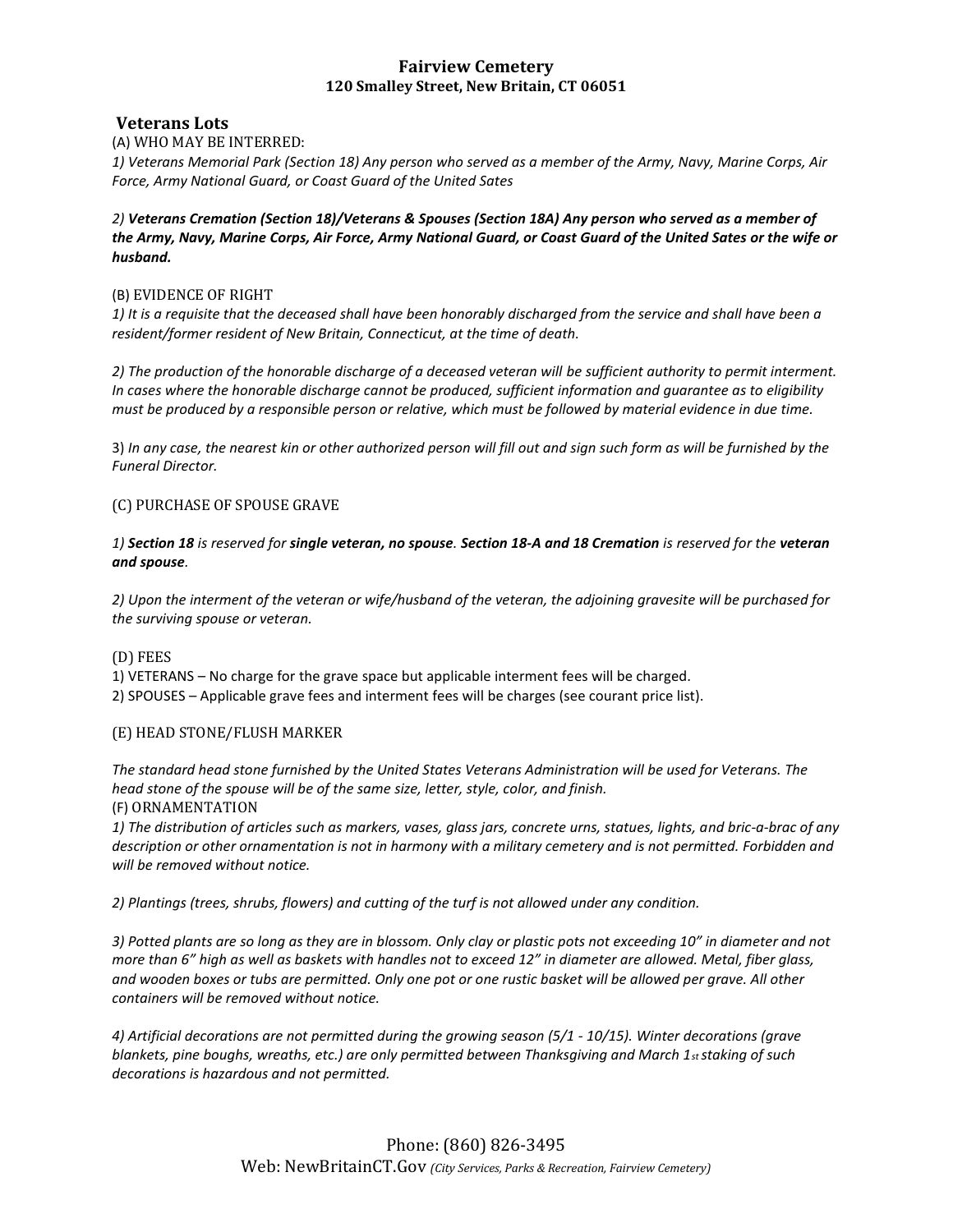#### **Interments**

(A) *No body except that of a human being may be interred in Fairview Cemetery.* 

(B) *All graves shall be opened and closed under the supervision of the sexton.* 

(C) *No interment or disinterment shall be allowed without the consent of the sexton. Interments or disinterment shall be made only by city personnel unless the sexton shall authorize otherwise* 

(D) *All funeral processions shall be under the control of the sexton upon entering any cemetery* 

(E) *Notice of at least twenty-four (24) hours is required by the sexton in advance of any desired grave opening, except for circumstances dictated by religious tenants or extraordinary circumstances.* 

(F) *No grave shall be opened or interment or disinterment made on a legal holiday unless required for public health reasons or ordered by the sexton.* 

(G) *All funeral participants must leave the Cemetery by 3:15 p.m. during the weekday or there will be an overtime charge of \$225/hour until the funeral concludes.* 

(H) *All interment/lot fees due to the cemetery shall be paid on or before the day of burial* 

(I) *All interment locations shall be designated by the lot owner, legal representative or funeral director. Locations given over the telephone should be confirmed in writing prior to interment; otherwise location will be made at lot owner's risk. The city assumes no responsibility for errors in location. When instructions regarding location of an interment space in a lot cannot be obtained, or are indefinite, or when for any reason the interment space cannot be opened where specified, the sexton may, at his discretion, open it in such location in the lot as he deems best and proper, so as not to delay the funeral, and the city shall not be liable in damages for any change so made.* 

(J) *Assignment of grave spaces by plot owner will only be valid when recorded in cemetery records.* 

(K) *The city reserves the right to correct any errors that may be made by it in making interments, disinterment or removals. In the event such error involves the interment of the remains, the city reserves the right to remove or transfer remains so interred to such other property of equal value and similar location. In the event of an error in the description, transfer or conveyance of any interment property, the city reserves the right to cancel such conveyance or substitute interment property of equal value and similar location so far as practicable, or selected by the city.* 

(L) *Agreement to make a disinterment must be signed by the next of kin of the decedent. When such agreement is filed with the city, and the cost of removal is paid, a permit must then be presented to the sexton, at which time arrangements may be completed for the removal. Disinterment fees include opening of the grave only. An agreement to disinterment and re-interment will follow the procedure described above. The payment for disinterment and re-interment include opening and closing of graves. A representative of the family must be present at such time of removal.* 

(M) *The city will exercise care in disinterments, but assumes no liability for damage to any casket or vault in the removal unless the disinterment was necessitated by an error made by the city.* 

(N) *Each grave shall have a concrete vault approved by the sexton and installed accordance with his/her direction. The provision and installation of vaults shall be the cost of gravesite owner.*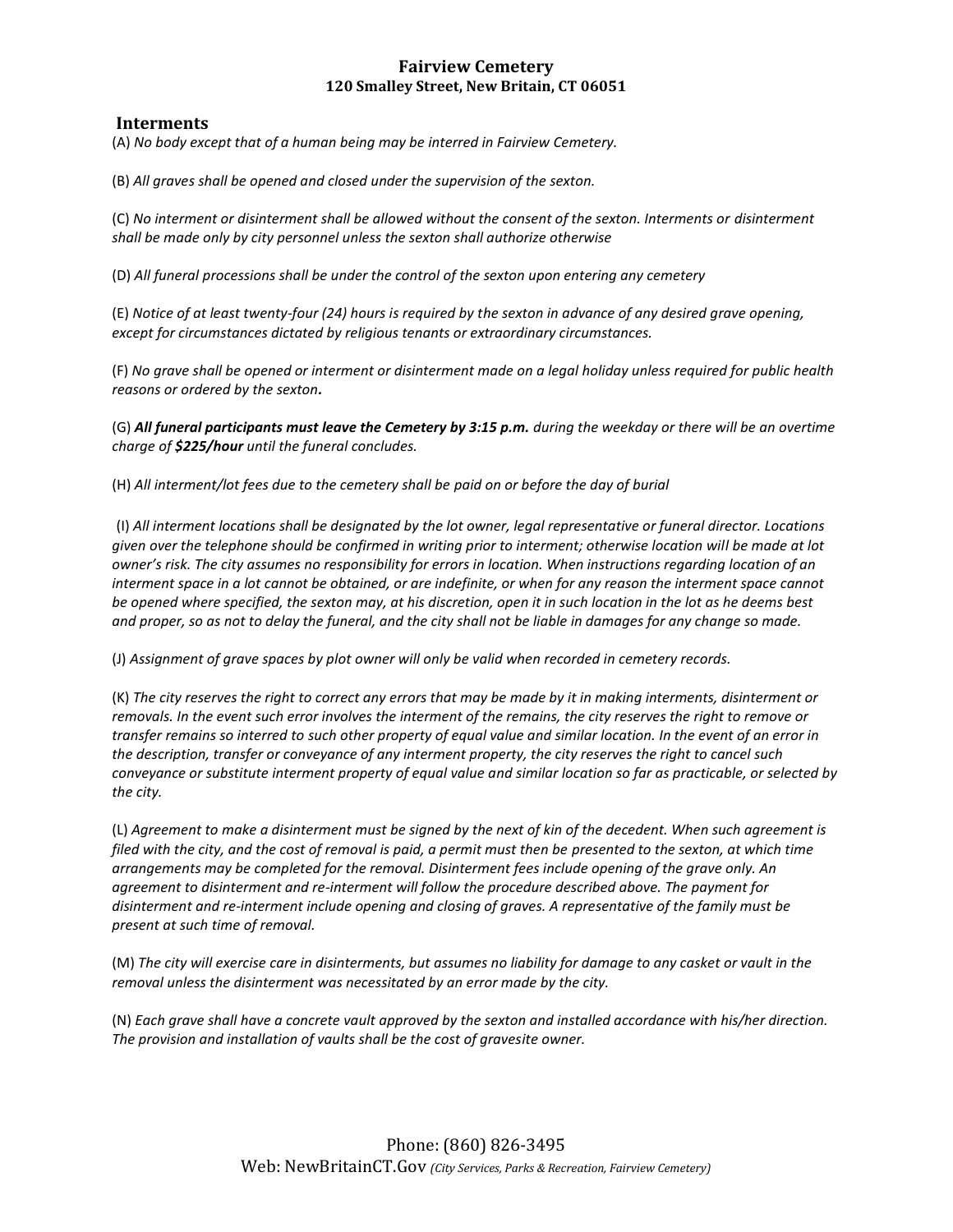## **Gravesites**

(A) **No burial shall be allowed unless the grave to be used is paid in full** prior to or at the time of interment. *Gravesites must be paid in full before any monument/markers are placed. Gravesites will be reserved for a prospective purchaser for a period no longer than ten (10) days. Deeds shall be subject to the terms of this chapter and other rules/regulations as adopted. Deed shall grant to the purchaser only the right to use the gravesite for burial purposes for himself/herself, family, heirs and friends without profit, gain, or re advantage to the purchaser/owner of the lot.* 

(B) *Gravesites sold shall be furnished perpetual care, which includes mowing/trimming of grass, and grading of sunken graves. Gravesite prices reflect the assumption of perpetual care expenses. Perpetual care shall not include maintenance, repair, and replacement of monuments/markers.* 

(C) *Deeds issued for gravesites shall convey only the right of burial therein. It shall be the duty of the sexton to prohibit/remove/modify any or adornment/work done in violation of the rules and regulations. The City of New Britain shall reserve the right to develop and improve the cemetery.* 

(D) *No fence, hedge, railing or coping shall be allowed to enclose a gravesite.* 

(F) *All sales are final, there are NO REFUNDS. The cemetery dose not buy back gravesites. Private sale by purchaser/owner/heir is allowed. Notify the cemetery of any ownership changes.* 

## T**raffic and Parking within Fairview Cemetery**

#### **No person while in a cemetery shall:**

(A) *Fail to comply with all applicable provisions of the state motor vehicle traffic laws in regard to equipment and operation of vehicles.* 

(B) *Fail to obey all police officers and cemetery employees when such persons are duly authorized to direct traffic in a cemetery and on the highway, streets or roads immediately adjacent thereto.* 

(C) *Fail to obey all traffic signs indicating speed, direction, caution, stopping or parking.* 

(D) *Operate a vehicle at a rate of speed exceeding fifteen (15) miles per hour.* 

(E) *Drive any vehicle on any area except established roads and parking areas.* 

(F) *Park a vehicle in other than a designated parking area, such use shall be in accordance with the posted* 

*directions with the instructions of any authorized attendant who may be present.* 

(G) *Leave a vehicle standing or parked anywhere in a cemetery after the official closing time.* 

(H) *Double-park any vehicle on any roadway or driveway unless directed to do so by a cemetery attendant, nor shall any person otherwise park any vehicle so as to block any roadway.* 

(I) *Operate a vehicle, which causes excessive noise due to a defective muffler or other equipment.* 

(J) *Operate snowmobiles. Mini-bikes, trail bikes, or other all-terrain recreational vehicles.* 

(K) *Willfully drive his/her vehicle or the wheels thereof on any lawns or gardens or borders thereof. Any damage inadvertently caused by the operation of vehicles shall be the responsibility of the vehicle operator to repair or be responsible for the cost of repair.* 

(L) *Drive a vehicle so as to impede a funeral procession. The driver of any vehicle, upon meeting a funeral procession, shall clear the vehicle from the path of said procession and come to a standstill until said procession passes.*